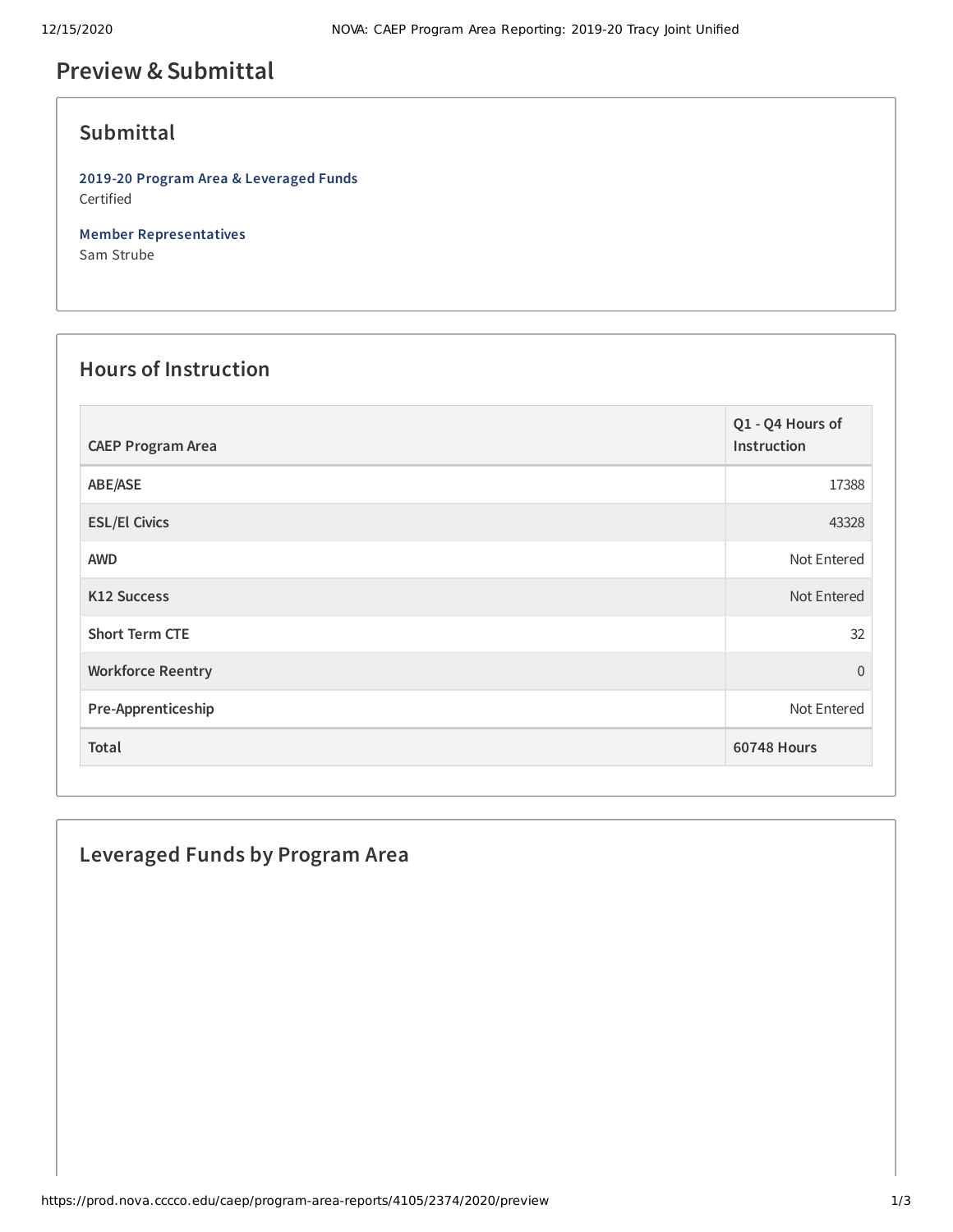12/15/2020 NOVA: CAEP Program Area Reporting: 2019-20 Tracy Joint Unified

| Fund                                                   | <b>ABE/ASE</b>        | ESL/El<br><b>Civics</b> | <b>AWD</b>            | K12<br><b>Success</b> | <b>Short</b><br><b>Term</b><br><b>CTE</b> | Workforce<br>Reentry  | Pre-<br>Apprenticeship | <b>Totals</b> |
|--------------------------------------------------------|-----------------------|-------------------------|-----------------------|-----------------------|-------------------------------------------|-----------------------|------------------------|---------------|
| <b>California Adult</b><br><b>Education</b><br>Program | \$375,743             | \$492,988               | Not<br>Entered        | Not<br>Entered        | \$327                                     | Not<br>Entered        | Not Entered            | \$869,058     |
| <b>CalWORKs</b>                                        | Not<br>Entered        | Not<br>Entered          | Not<br>Entered        | Not<br>Entered        | Not<br>Entered                            | Not<br>Entered        | Not Entered            | \$0           |
| <b>NonCredit</b>                                       | Not<br>Entered        | Not<br>Entered          | Not<br>Entered        | Not<br>Entered        | Not<br>Entered                            | Not<br>Entered        | Not Entered            | \$0           |
| <b>Perkins</b>                                         | Not<br>Entered        | Not<br>Entered          | <b>Not</b><br>Entered | Not<br>Entered        | <b>Not</b><br>Entered                     | Not<br>Entered        | Not Entered            | \$0           |
| <b>LCFF</b>                                            | \$40,893              | Not<br>Entered          | <b>Not</b><br>Entered | <b>Not</b><br>Entered | <b>Not</b><br>Entered                     | <b>Not</b><br>Entered | Not Entered            | \$40,893      |
| Fees                                                   | <b>Not</b><br>Entered | <b>Not</b><br>Entered   | <b>Not</b><br>Entered | <b>Not</b><br>Entered | <b>Not</b><br>Entered                     | <b>Not</b><br>Entered | Not Entered            | \$0           |
| K12 Adult Ed Jail<br><b>Funds</b>                      | Not<br>Entered        | Not<br>Entered          | Not<br>Entered        | <b>Not</b><br>Entered | Not<br>Entered                            | Not<br>Entered        | Not Entered            | \$0           |
| <b>WIOA II</b>                                         | \$51,444              | \$80,148                | Not<br>Entered        | <b>Not</b><br>Entered | Not<br>Entered                            | Not<br>Entered        | Not Entered            | \$131,592     |
| Contracted<br><b>Services</b>                          | Not<br>Entered        | Not<br>Entered          | Not<br>Entered        | Not<br>Entered        | Not<br>Entered                            | Not<br>Entered        | Not Entered            | \$0           |
| <b>Totals</b>                                          | \$468,080             | \$573,136               | \$0                   | \$0                   | \$327                                     | \$0                   | \$0                    | \$1,041,543   |

## **Certification**

**50 Delta Sierra Adult Education Alliance (DSAEA) - Primary Contact**

**Carol S. Hirota**

Executive Director, Delta Sierra Adult Education Alliance [CarolSHirota@gmail.com](mailto:CarolSHirota@gmail.com)

**Dr. Heather Maloy**

CAEP Coordinator/Project Director for DSAEA Regional Transitions [hmaloy@deltacollege.edu](mailto:hmaloy@deltacollege.edu)

Approved by Carol S. Hirota

**12/14/2020 08:26 PM PST**